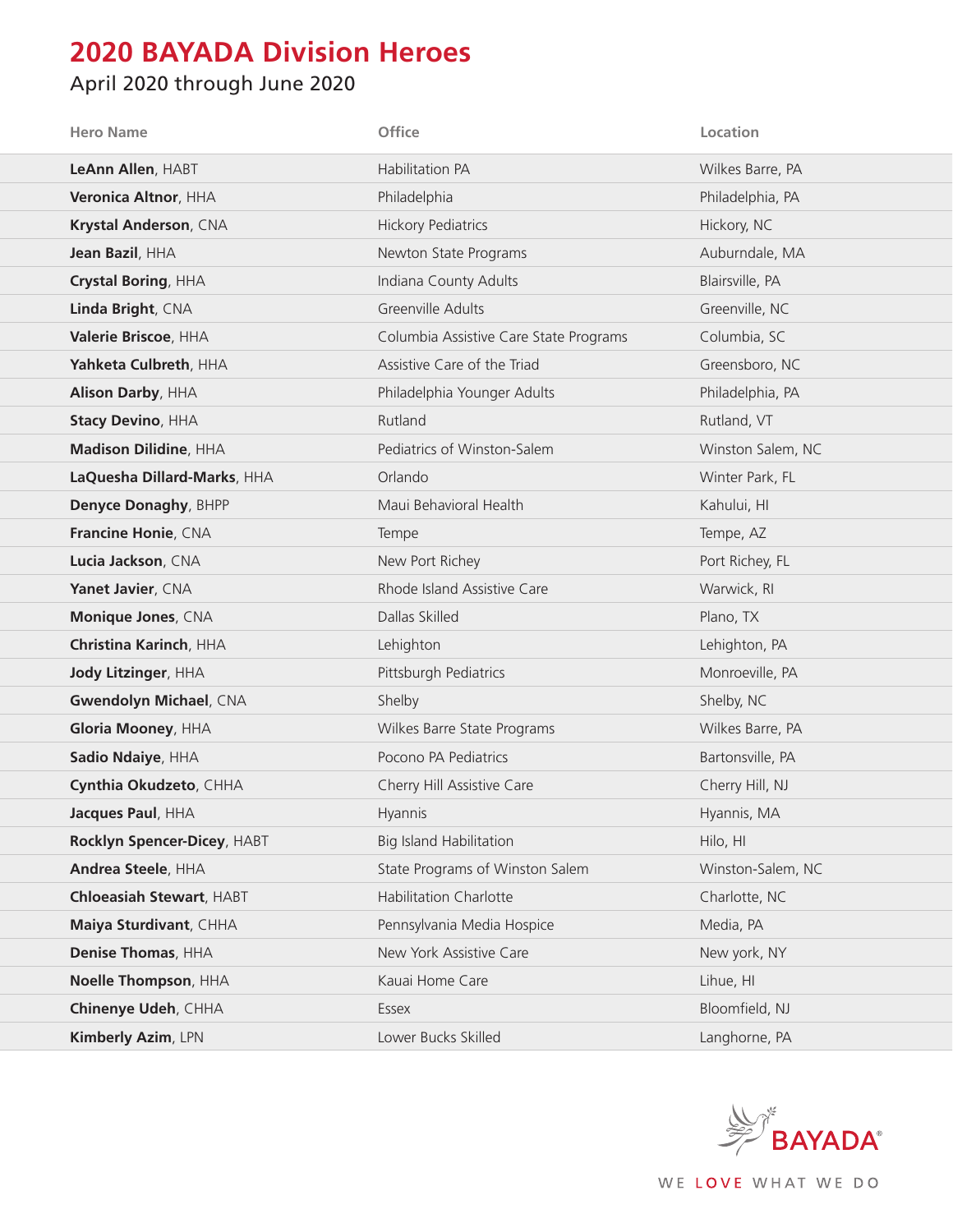| <b>Hero Name</b>                 | <b>Office</b>                       | Location                |
|----------------------------------|-------------------------------------|-------------------------|
| Tiffany Blankenshi, LPN          | Salisbury Skilled Nursing           | Salisbury, NC           |
| Stephen Boldt, LPN               | Monmouth County Skilled             | Tinton Falls, NJ        |
| Cristo Cazanova, LPN             | Hackensack Adult Nursing            | Saddle Brook, NJ        |
| Lovely Clerveaux, LPN            | Tampa                               | Tampa, FL               |
| Lewis Cooper IV, LPN             | Anne Arundel County                 | Glen Burnie, MD         |
| <b>Brooke Conrad, LPN</b>        | Washington Township Pediatrics      | Sewell, NJ              |
| Ann Marie Foster, LPN            | Roswell Adult                       | Roswell, GA             |
| Tasha Keith, LPN                 | Erie Adults                         | Erie, PA                |
| Elizabeth Killian Petchulis, LPN | Delaware Pediatrics South           | Milford, DE             |
| Susan Manka, LPN                 | Downtingtown Adult Nursing          | Downingtown PA          |
| Carla Sandor, LPN                | Towanda Pediatrics                  | Towanda, PA             |
| Tracy Short, LPN                 | Gastonia                            | Gastonia, NC            |
| Patricia Steele, LPN             | Erie                                | Erie, PA                |
| Greta Stimley, LPN               | State College                       | State College, PA       |
| Dennis Wuster, LPN               | Hickory Adult Skilled               | Hickory, NC             |
| Alisia Yerk, LPN                 | Sellersville Pediatrics             | Sellersville, PA        |
| <b>Molly Daugherty, RN</b>       | Fort Wayne Skilled Nursing          | Fort Wayne, IN          |
| Linda Davies, RN                 | Baltimore Southwest Senior Living   | Glen Burnie, MD         |
| <b>Stephanie Defazio, RN</b>     | <b>Hickory Pediatrics</b>           | Hickory, NC             |
| Jeffrey Gomes, RN                | Rhode Island Skilled                | Warwick, RI             |
| Rebecca Hartline, RN             | Hickory Adult Skilled               | Hickory, NC             |
| Lee-anne Hoffman, RN             | Gloucester County BAYADA at Inspira | Woodbury, NJ            |
| William Jacobs, RN               | <b>Rutland Visits</b>               | Rutland, VT             |
| Pamela Mann, RN                  | Garden City Skilled                 | Garden City, NY         |
| Lenora McIntyre, RN              | Gastonia                            | Gastonia, NC            |
| Mary McSherry, RN                | New Brunswick                       | New Brunswick, NJ       |
| <b>Millie McWilliams</b> , RN    | Rock Hill                           | Rock Hill, SC           |
| Kathleen Nelson, RN              | Hendersonville                      | Hendersonville, NC      |
| Maria Peguero, RN                | <b>Atlantic Cape Pediatrics</b>     | Egg Harbor Township, NJ |
| <b>Shelley Robbins, RN</b>       | Paoli                               | Norristown, PA          |
| Jennifer Setter, RN              | North Atlanta Pediatrics            | Roswell, GA             |
| Lynn Shepler, RN                 | <b>Harford County Visits</b>        | Forest Hill, MD         |
| <b>Michael Tolchin, RN</b>       | <b>Bucks County</b>                 | Jamison, PA             |
| Dorothy White, RN                | Plymouth Visits                     | Plymouth, MA            |
| Samantha Woodard, RN             | <b>Bucks County Senior Living</b>   | Blue Bell, PA           |